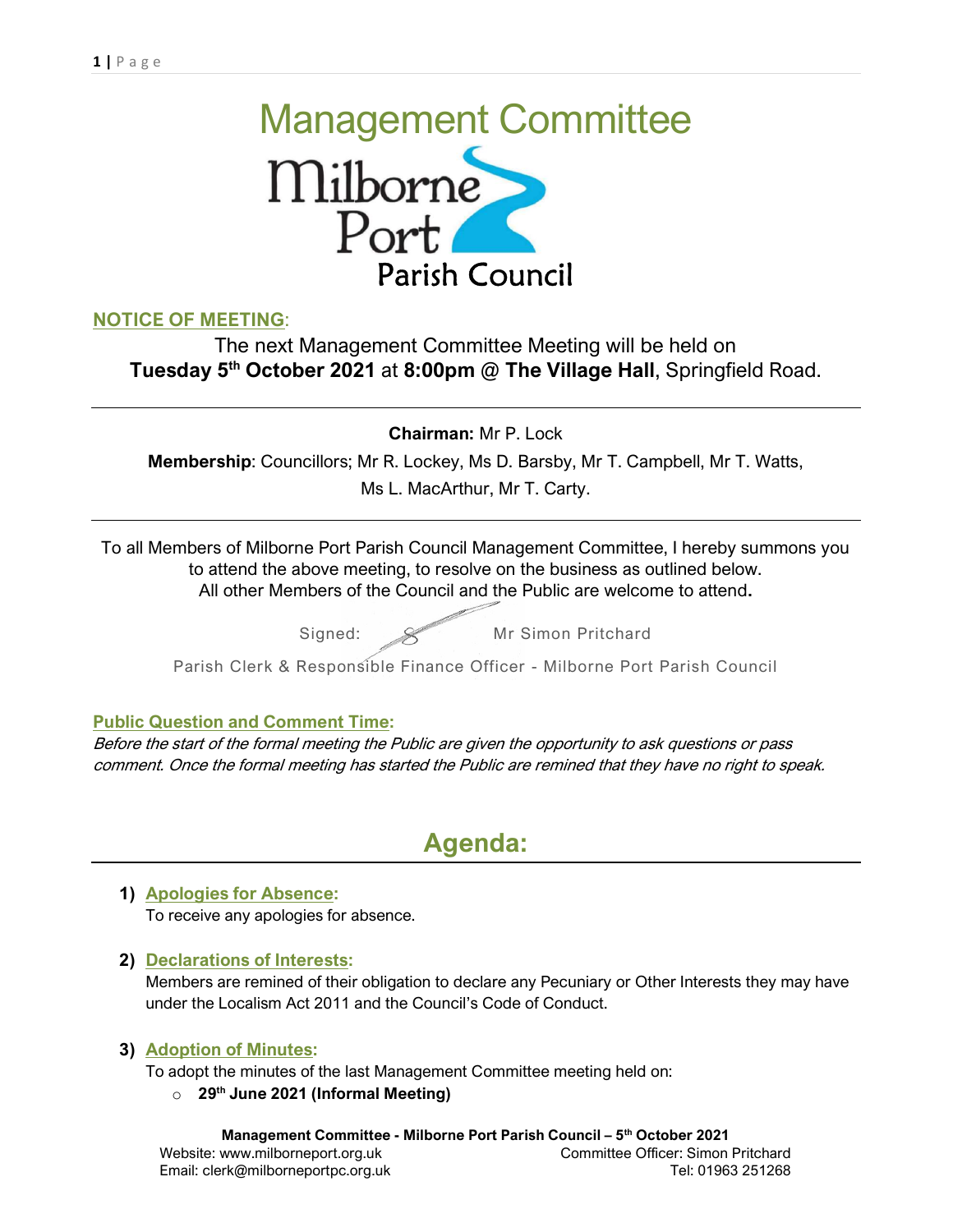#### 4) Play Parks Quarterly Inspection Reports:

To receive the latest professional inspection report and any verbal updates from the Clerk (Gainsborough) or Cllr Lockey (Springfield) and resolve on any actions required.

#### 5) Management Committee Finance:

To receive the latest budget spending to date for the Committee's budget lines and to receive a verbal report from the Clerk as to any possible future unbudgeted liability that would have a significant impact on the Council's finances.

#### 6) Management of: The Community Orchard:

To consider the grass cutting regime.

#### 7) Management of: The Clump:

To consider a request by the owner of the old telephone exchange building for the Council to pay for the removal the low hanging branches overhanging the building.

#### 8) Management of: Gainsborough Playpark:

To consider buying a water bottle filling station for £4,681 and applying for a grant for ½ the cost from SSDC – to replace water tap.

#### 9) Management of: The Churchyard:

#### A. Railing at the end of Church Walk:

The wooden railing at the end of the walkway has been removed as it was rotten. SCC can replace it, but only with metal. It has been suggested that the railings impede people with mobility devices. Residents have been invited to express their views. Committee to resolve if to request replacement or not.

#### B. Tree Works:

To approve the tree works required in and around the Churchyard and set a budget.

#### 10) Management of: The Allotments:

#### A. Communal Compost Bins -

To receive information about communal compost bins, the cost involved and to resolve if to pursue.

#### B. Entranceway and Track -

To receive quotes for a) having the first part of the entrance laid with hardcore and b) the cost to have the full length of the track laid and resolve if to proceed.

### 11)Management of: The Cemetery:

#### A. Purchase of Storage Unit:

To agree on the purchase of a small shed or bike style storage unit for the Cemetery and perform a tidy up of the area.